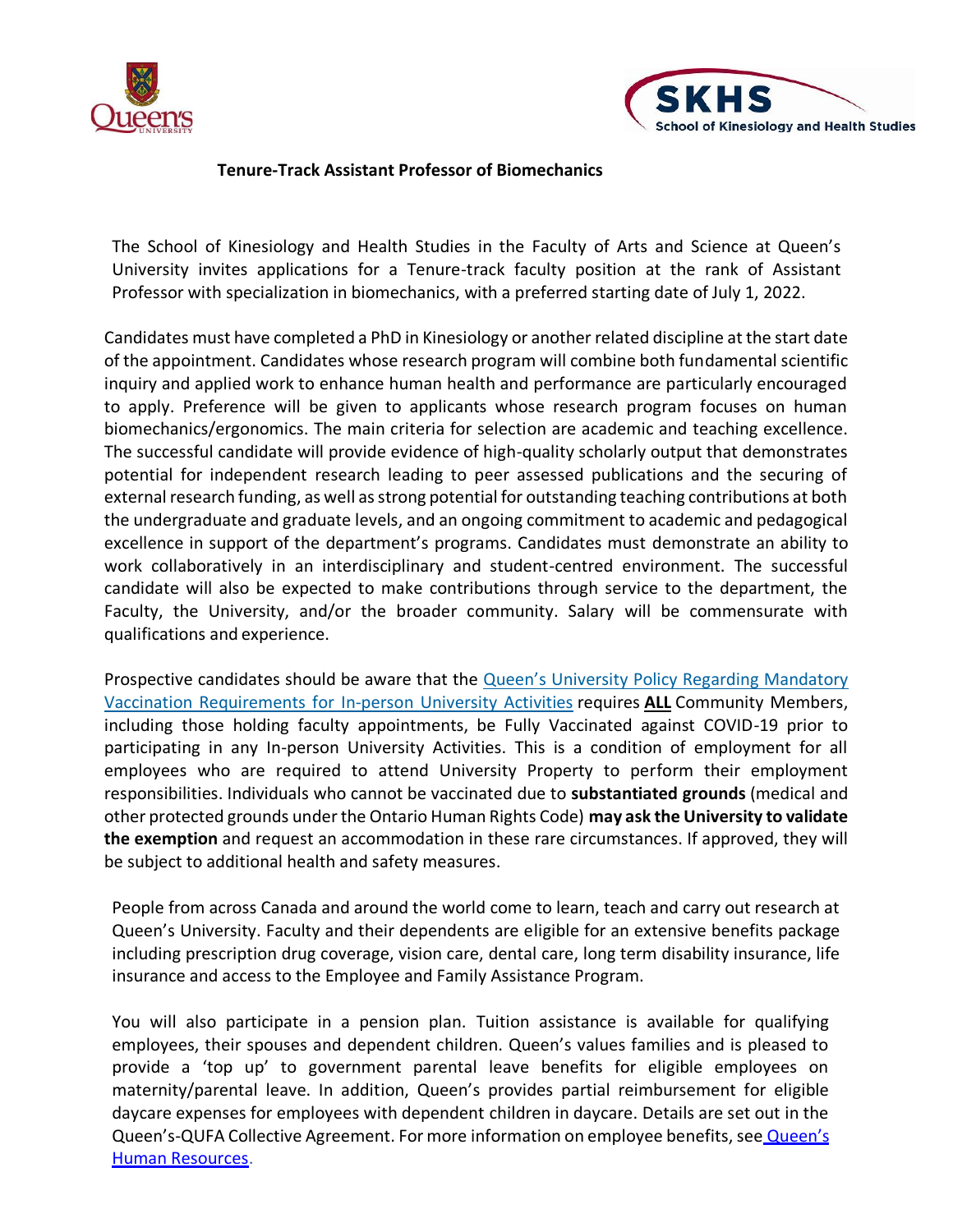



Additional information about Queen's University can be found on the [Faculty Recruitment and](http://www.queensu.ca/facultyrecruitment)  [Support](http://www.queensu.ca/facultyrecruitment) website. The University is situated on the traditional territories of the Haudenosaunee and Anishinaabe, in historic Kingston on the shores of Lake Ontario. Kingston's residents enjoy an outstanding quality of life with a wide range of cultural, recreational, and creative opportunities. Visit *[Inclusive Queen's](https://www.queensu.ca/inclusive/)* for information on equity, diversity and inclusion resources and initiatives. More information about the School of Kinesiology and Health Studies, including our mission and values can be found [here.](https://skhs.queensu.ca/about-us-2/)

The University invites applications from all qualified individuals. Queen's is strongly committed to employment equity, diversity and inclusion in the workplace and encourages applications from Black, racialized/visible minority and Indigenous/Aboriginal people, women, persons with disabilities, and 2SLGBTQ+ persons. All qualified candidates are encouraged to apply; however, in accordance with Canadian immigration requirements, Canadian citizens and permanent residents of Canada will be given priority.

To comply with federal laws, the University is obliged to gather statistical information as to how many applicants for each job vacancy are Canadian citizens/permanent residents of Canada. Applicants need not identify their country of origin or citizenship; however, all applications must include one of the following statements: "I am a Canadian citizen/permanent resident of Canada"; OR, "I am not a Canadian citizen/permanent resident of Canada". Applications that do not include this information will be deemed incomplete.

In addition, the impact of certain circumstances that may legitimately affect a nominee's record of research achievement will be given careful consideration when assessing the nominee's research productivity.

Candidates are encouraged to provide any relevant information about their experience and/or career interruptions.

A complete application consists of:

- a cover letter (including one of the two statements regarding Canadian citizenship / permanent resident status specified in the previous paragraph);
- a current Curriculum Vitae (including a list of publications);
- a statement of research interests;
- 3 papers/pieces of scholarly work;
- a statement of teaching interests and experience (including teaching outlines and evaluations if available);
- a statement of experience in, and commitment to, facilitation and promotion of equity, diversity, and inclusion and,
- Three letters of reference to be sent directly to Dr. Kyra Pyke, School of Kinesiology and Health Studies Director care of Kaitlyn Sears at [skhs.admin@queensu.ca.](mailto:skhs.admin@queensu.ca)